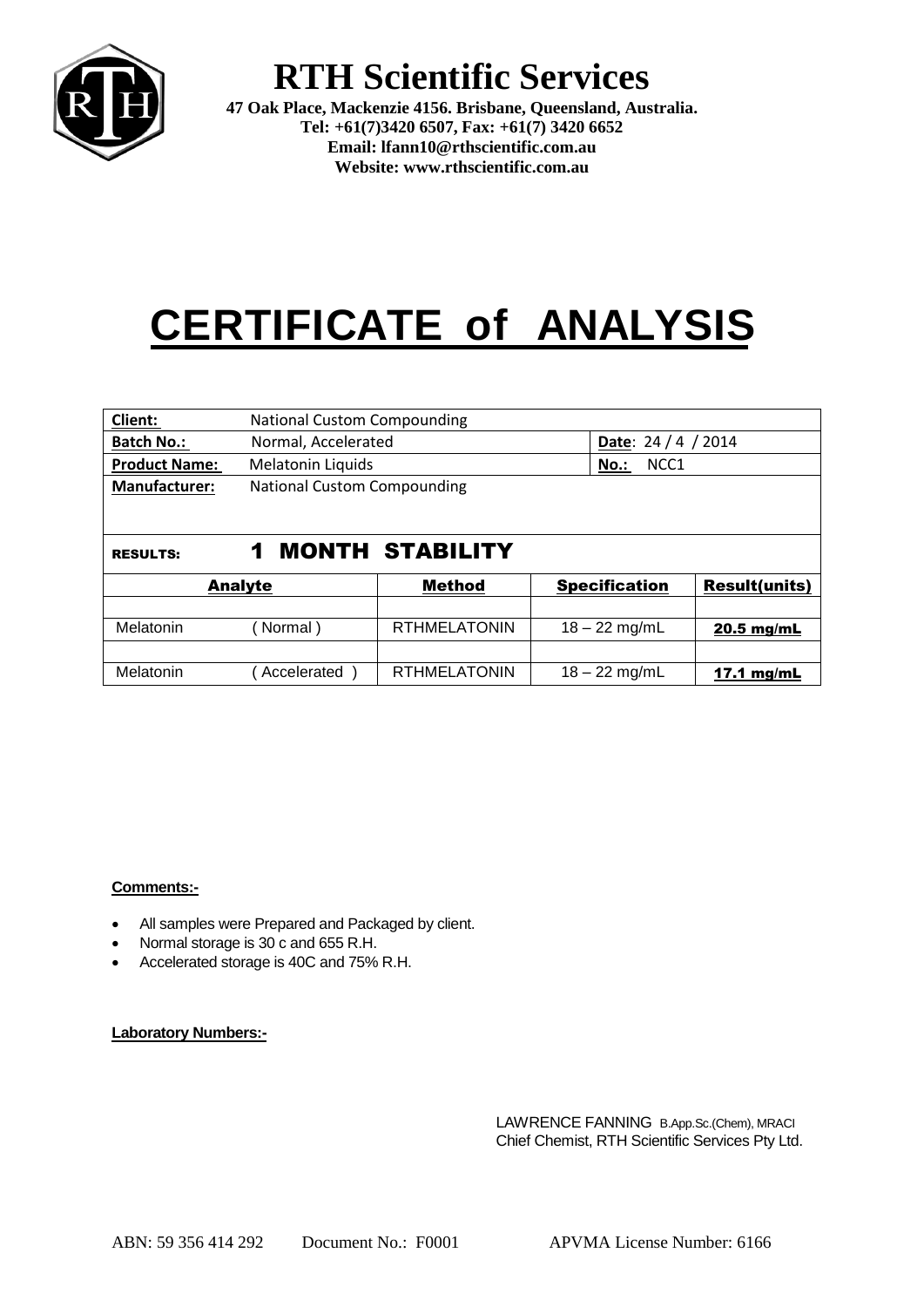

## **RTH Scientific Services**

**47 Oak Place, Mackenzie 4156. Brisbane, Queensland, Australia. Tel: +61(7)3420 6507, Fax: +61(7) 3420 6652 Email: lfann10@rthscientific.com.au Website: www.rthscientific.com.au**

# **CERTIFICATE of ANALYSIS**

| Client:              | <b>National Custom Compounding</b> |                        |                             |                            |  |
|----------------------|------------------------------------|------------------------|-----------------------------|----------------------------|--|
| <b>Batch No.:</b>    | Normal, Accelerated                |                        |                             | <b>Date:</b> $20/6 / 2014$ |  |
| <b>Product Name:</b> | Melatonin Liquids                  |                        | NCC <sub>2</sub><br>$No.$ : |                            |  |
| <b>Manufacturer:</b> | <b>National Custom Compounding</b> |                        |                             |                            |  |
|                      |                                    |                        |                             |                            |  |
|                      |                                    |                        |                             |                            |  |
| <b>RESULTS:</b>      | 3                                  | <b>MONTH STABILITY</b> |                             |                            |  |
| <b>Analyte</b>       |                                    | <b>Method</b>          | <b>Specification</b>        | <b>Result(units)</b>       |  |
|                      |                                    |                        |                             |                            |  |
| Melatonin            | Normal)                            | <b>RTHMELATONIN</b>    | $18 - 22$ mg/mL             | 19.2 mg/mL                 |  |
|                      |                                    |                        |                             |                            |  |
| Melatonin            | Accelerated                        | <b>RTHMELATONIN</b>    | $18 - 22$ mg/mL             | 18.8 $mg/mL$               |  |

### **Comments:-**

- All samples were Prepared and Packaged by client.
- Normal storage is 30 c and 655 R.H.
- Accelerated storage is 40C and 75% R.H.

#### **Laboratory Numbers:-**

LAWRENCE FANNING B.App.Sc.(Chem), MRACI Chief Chemist, RTH Scientific Services Pty Ltd.